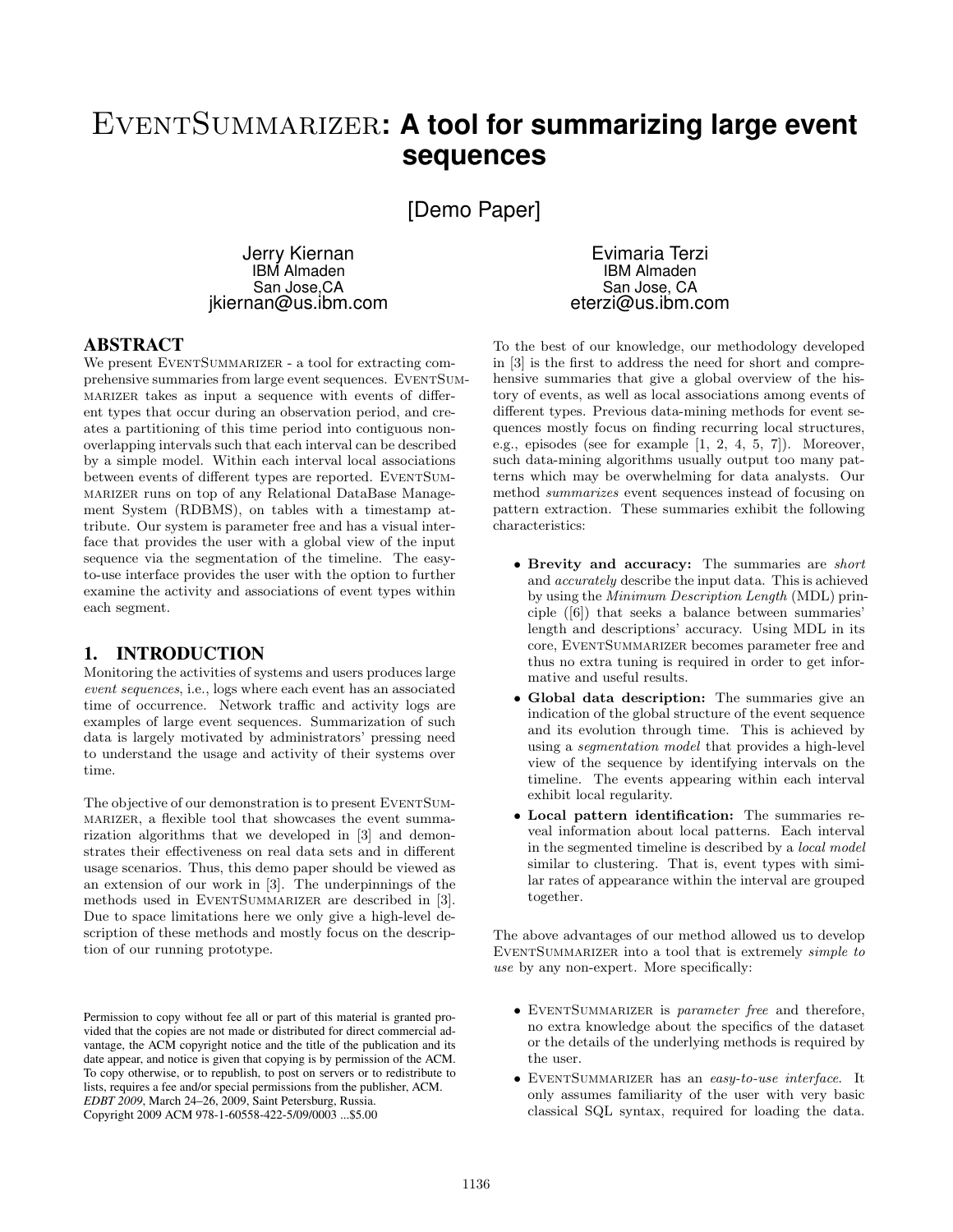The rest of the interaction between the user and EVENTSUM- Greedy algorithms that run in  $O(n^2m\log m)$ ,  $O(n\log nm^2)$ marizer is based on simple mouseclicks. Finally, the visualization of the output is simple and yet indicative of the trends appearing in the dataset.

• Cross-platform operation: EVENTSUMMARIZER can be used on top of any RDBMS. This cross-platform flexibility does not restrict the usage of the tool to a specific domain or application.

# 2. SEGMENTAL GROUPINGS OF EVENT **SEQUENCES**

In this section we provide a high-level description of the models and algorithms used in order to implement the core functionality of EVENTSUMMARIZER. The details of these methods are given in [3].

Let S be an event sequence that records occurrences of events over a time interval  $[1, n]$ . All the events appearing on S belong to a finite set of event types. At a high-level, a segmental grouping is a model of S that partitions the observation interval  $[1, n]$  into segments of local activity. Within each segment, event types that exhibit similar frequency of occurrence in the segment are grouped together .

Figure 1 shows an example of an input event sequence and the output of our method (that is, a segmental grouping) for this particular sequence. The input sequence is shown in Figure  $1(a)$ . The sequence contains events from a set of three event types  $\{A, B, C\}$  and it spans timeline [1, 30] that consists of 30 discrete timestamps.

Figure 1(b) shows the actual segmental grouping produced by our method. Three segments are identified:  $[1 \dots 11]$ ,  $[12 \dots 20]$  and  $[21 \dots 30]$ . Within each segment, the events are grouped into two groups: event types with similar frequency in a segment are grouped together. In the first segment, the two groups consist of event types  $\{A, B\}$  and  $\{C\}$ ; A and B are grouped together as they appear much more frequently than C in the interval  $[1 \dots 11]$ . Similarly, the requently than  $C$  in the interval  $[1 \dots 11]$ . Similarly, the groups in the second and third segment are  $\{\{A\}, \{B, C\}$ groups in the second and third<br>and  $\{\{A, C\}, \{B\}\}\$  respectively.

Finally, Figure 1(c) pictorially illustrates the concept of segmental grouping. The coloring of the groups within a segment is indicative of the probability of appearance of the events in the group; darker colors correspond to higher occurrence probabilities (higher frequency).

For any given event sequence S there are exponentially many possible segmental groupings. In [3] we tackled the problem of finding the best of them. We achieved that by assigning a cost to every segmental grouping and then solving the corresponding optimization problem. Our cost function was based on the MDL principle. By penalizing both complex and simple models, we developed a parameter-free methodology and provided polynomial-time algorithms that optimally solve the corresponding optimization problem. More specifically, we developed an optimal polynomial-time algorithm that we called DP-DP. For a timeline with  $n$  timestamps and m distinct event types this algorithm runs in time  $O(n^2m^2)$ . Additionally, we developed sub-optimal but faster heuristics like DP-Greedy, Greedy-DP and Greedyand  $O(n \log nm \log m)$  time respectively. The experiments in [3] demonstrated that our algorithms are much faster and their performance with respect to the objective function is not far from the optimal.



(b) Illustration of the segmental grouping

| time                                       |          |   |
|--------------------------------------------|----------|---|
|                                            | 12<br>21 |   |
| <del>-------------------------------</del> |          |   |
| A,B                                        |          |   |
|                                            | B,C      | R |
| C.                                         |          |   |
|                                            |          |   |

(c) Output summary

Figure 1: Visual representation of an event sequence that contains events of three event types  $\{A, B, C\}$ and spans timeline  $[1, 30]$ . Figure 1(a) shows the input sequence; Figure 1(b) shows the segmental grouping and Figure  $1(c)$  shows the high-level view of our summary. Same tone of gray correspond to same group.

# 3. THE EventSummarizer DEMONSTRA-**TION**

In this section we first give an overall review of the EVENTSUMmarizer's architecture and then demonstrate its functionality by going through an example run of the system.

## 3.1 System architecture

The EVENTSUMMARIZER architecture is shown in Figure 2. The system is built in Java and it runs on top of any RDBMS through JDBC. In the examples we give here, we use DB2. Using a Graphical User Interface (GUI), the user can mainly perform two tasks: load the data and summarize it. The data loading is done using standard SQL queries. The summarization task is then performed on the retrieved data. For the summarization, the user with simple mouseclicks specifies the summary attribute that defines the timeline, and the summarization algorithm to be used for producing the segmental grouping.

Notice that for segmental groupings to be meaningful, the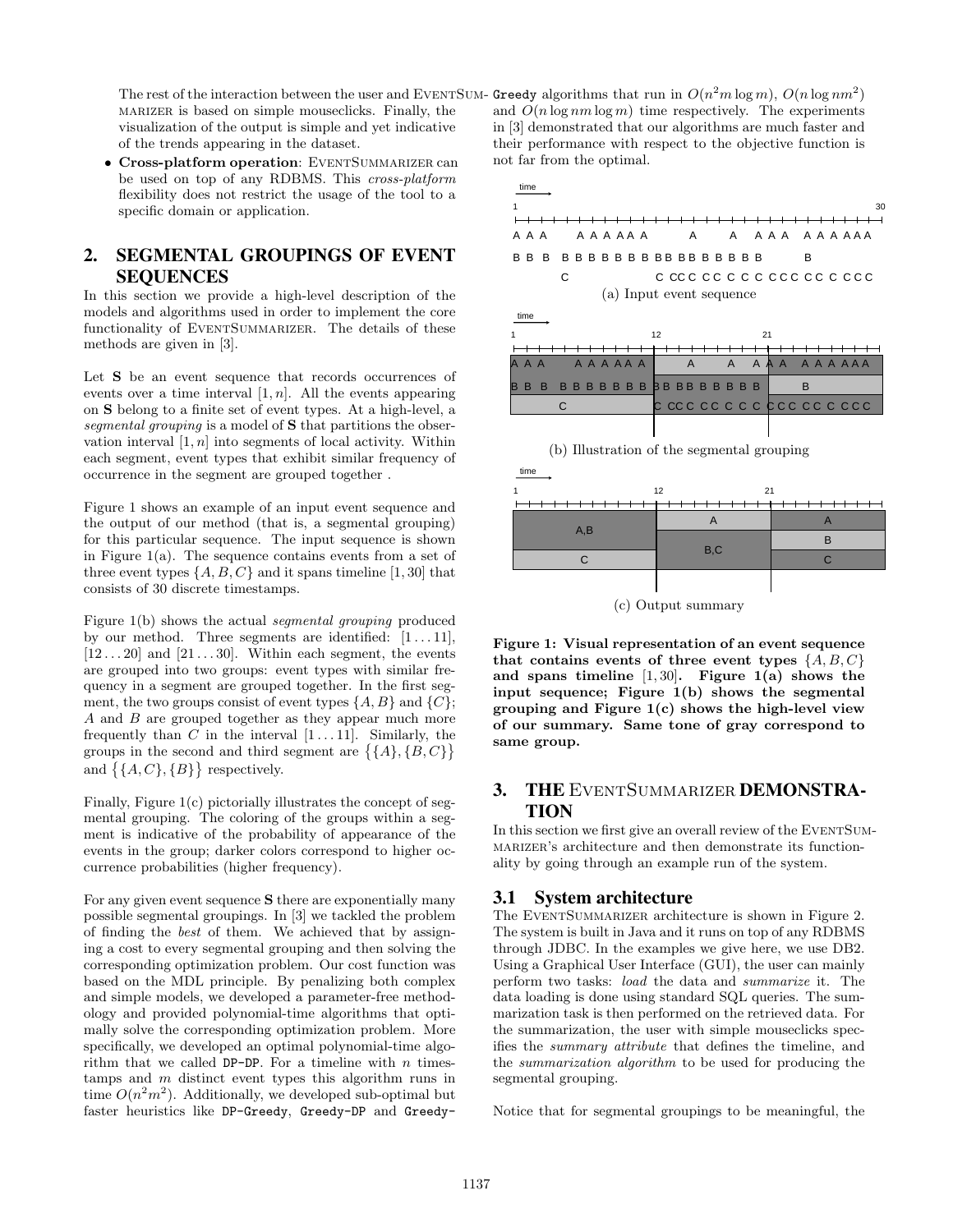

Figure 2: The EVENTSUMMARIZER architecture

summary attribute should define a timeline and thus should be of type timestamp. Otherwise, our system simply sorts the tuples on the specified summary attribute. The user can specify the desired algorithm by selecting the appropriate option on EVENTSUMMARIZER's menu bar. There are four algorithmic options: the DP-DP, the DP-Greedy, the Greedy-DP and the Greedy-Greedy algorithms. The details of these algorithms, as well as their respective advantages and disadvantages, are thoroughly discussed in [3]. Once the best segmental grouping of the input sequence is computed, the visual presentation of the results is shown to the user. The results include both the segmentation of the input timeline into intervals and the illustration of the groups within every segment. Details on the graphical illustration of segmental groupings is given in the next section.

#### 3.2 Demonstrated functionality

In this section we give a description of EVENTSUMMARIZER's functionality and present an illustrative example of how it can be used. The dataset we use here is from the system log file displayed by the Windows XP Event Viewer on our machines. The system log contains events logged by Windows XP system components. The records of the corresponding system table contain four fields: Type, Source, Event, and TS. The TS attribute is of type timestamp.

In the example we will present in the rest of this section, we project the system table on attributes Event and TS. Since TS is of type timestamp we use it as a summary attribute. The timestamps appearing in TS span the period from November 2005 to November 2007.

Figure 3 shows EVENTSUMMARIZER's graphical interface. The same figure also shows the part of the interface that allows the user to select the data for summarization using standard SQL queries. The matching tuples to the imposed query (in this case select event, ts from system ) are rendered in the lower part of the interface.

Once the selected data is fetched, the user can then summarize it. The summarization algorithm is selected on the menu bar of EVENTSUMMARIZER. Figure 4 shows how this selection can be made. In our example, we use the Greedy-Greedy summarization algorithm.

| S FventSummarizer                                                                                |                                          | $ \Box$ $\times$ |
|--------------------------------------------------------------------------------------------------|------------------------------------------|------------------|
| Edit Database<br>Algorithm Help<br>File                                                          |                                          |                  |
| $\Box \ncong \blacksquare \nparallel x \enspace \text{Pa} \enspace \text{R} \nparallel \text{R}$ | classical SQL-queries interface          |                  |
| select event, ts from system                                                                     |                                          | <b>retch</b>     |
|                                                                                                  |                                          |                  |
|                                                                                                  |                                          |                  |
| EVENT                                                                                            | <b>TS</b>                                |                  |
|                                                                                                  | 2005-11-22 02:07:47.0                    | Â                |
|                                                                                                  | 2005-11-22 02:07:47 0                    | ÷                |
|                                                                                                  | 2005-11-22 02:08:01.0                    |                  |
|                                                                                                  | 2005-11-22 02:08:28 0                    |                  |
|                                                                                                  | 2005-11-22 02:08:28.0                    |                  |
|                                                                                                  | 2005-11-22 02:08:30.0                    |                  |
|                                                                                                  | 2005-11-22 02:08:32.0                    |                  |
|                                                                                                  | 2005-11-22 02:10:19.0                    |                  |
|                                                                                                  | 2005-11-22 02:10:19.0                    |                  |
| 7035<br>7036<br>6006<br>6005<br>6009<br>30<br>4201<br>7035<br>7036<br>7035                       | 2005-11-22 02:10:43.0                    |                  |
| 7036<br>7025                                                                                     | 2005-11-22 02:10:44.0<br>300511133010510 | ٠                |

Figure 3: Data selection in EVENTSUMMARIZER using standard SQL queries

| EventSummarizer                                                               |                                               |                       | القالد               |
|-------------------------------------------------------------------------------|-----------------------------------------------|-----------------------|----------------------|
| File Edit Database                                                            | Algorithm Help                                |                       |                      |
| $\Box \ncong \blacksquare \nightharpoonup$<br>select event, ts from Greedy-DP | DP-DP<br><b>Ef</b> Greedy-Greedy<br>DP-Greedy |                       | fetch                |
|                                                                               | EVENT                                         | <b>TS</b>             |                      |
| 7035                                                                          |                                               | 2005-11-22 02:07:47.0 | $\ddot{\phantom{1}}$ |
| 7036                                                                          |                                               | 2005-11-22 02:07:47.0 | ٠                    |

Figure 4: EVENTSUMMARIZER's menu bar; algorithm's selection

Once the data and the algorithm are selected the actual summarization task can be performed. Figure 5(a) shows the segmentation of the input timeline that is produced as a result of summarization on (summary) attribute TS. The specification of the summary attribute is done by a simple mouseclick on the attribute's name as it appears on the rendered data. In our example, a mouseclick on the TS attribute results in the segmentation bar shown in Figure 5(a). The bar shows the partition of the input timeline. The actual segments correspond the black-colored segments. Here, there are five relatively large intervals and thirteen smaller ones. The original input data is still shown in the lowest part of the screen. However, the tuples are ordered on TS and then colored according to the segment they belong to.

Figure 5(b) shows the actual grouping of the tuples within a single (in this case the last) segment. The segment is selected by a simple mouseclick on it. The grouping of the event types within this interval is rendered below the segmentation bar in a table form. The first attribute of this new table is the Key attribute and it corresponds to the event type. The second attribute is the Count attribute and it shows for every event type the number of its occurrences within